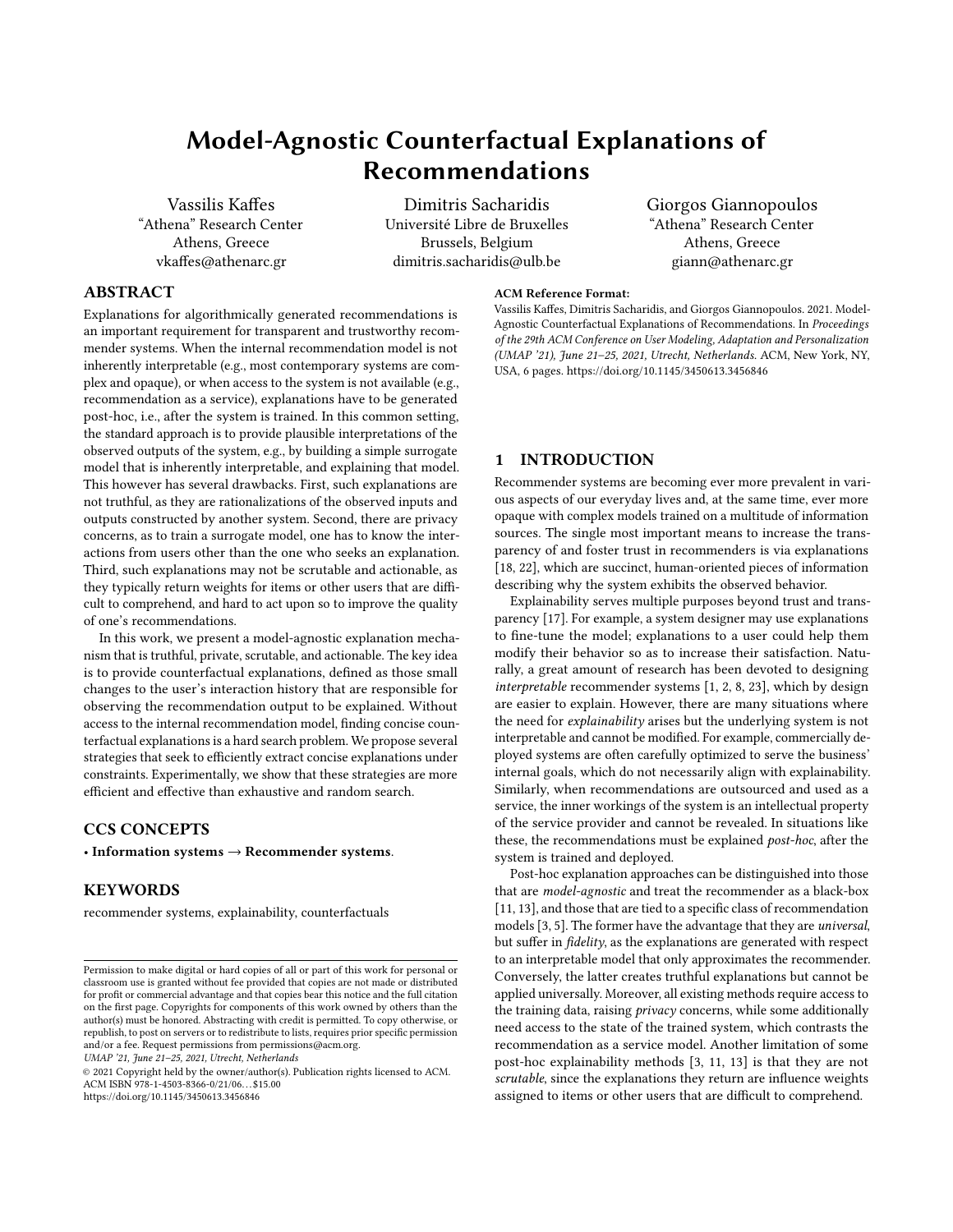In this paper, we present a post-hoc explanation mechanism that is model-agnostic and does not suffer from the aforementioned limitations. It returns counterfactual explanations defined as those minimal changes to the user's interaction history that would result in the system not making the recommendation that is to be explained. Because counterfactuals achieve the desired output on the recommender itself, rather than a proxy, our explanation mechanism has the same fidelity as model-specific post-hoc explanations. Moreover, it is completely private, since no other information besides the user's interaction history is required to extract counterfactuals. Finally, owing to their simplicity, counterfactuals are scrutable, as they present specific interactions from the user's history, and potentially actionable (e.g., one requests an explanation for an undesired recommendation, and eventually learns how to change one's inputs to affect the system's outputs).

The search space for finding counterfactual explanations is exponentially large with respect to the number of interactions of a user; any subset of the user's interactions is a candidate explanation. In the absence of any model information, gradient-based optimization methods (such as [\[10,](#page-5-12) [20\]](#page-5-13)) cannot be applied. Moreover, without making any assumptions about the recommendation engine (as in [\[5\]](#page-5-11)), the search space cannot be pruned. Therefore, one has to turn to heuristic strategies to guide the search space towards candidate counterfactuals and avoid an exhaustive enumeration of the search space. We propose several search strategies that exploit information about the behavior of the recommender deduced from its outputs. An exhaustive experimental evaluation shows that our strategies exhibit different performance profiles, and are more efficient that exhaustive search and more effective than random search.

The remaining of the paper is organized as follows. Section [2](#page-1-0) overviews related work. Section [3](#page-2-0) introduces our approach for generating model-agnostic counterfactual explanations. Then, Section [4](#page-3-0) presents an experimental evaluation, while Section [5](#page-5-14) discusses conclusions.

#### <span id="page-1-0"></span>2 RELATED WORK

Explanations accompanying recommendations can serve various purposes, either for the user receiving the recommendations, or for the system provider serving them [\[17\]](#page-5-3). Explanations can be presented in various modalities to the user, ranging from textual information, such as sentences based on templates [\[23\]](#page-5-7), a list of relevant tags or features [\[19\]](#page-5-15); up to more visual representations, such as histograms [\[6\]](#page-5-16), and radar charts [\[7\]](#page-5-17). The information to display in explanations may come directly from the training data (e.g., [\[1,](#page-5-4) [13\]](#page-5-9)), the recommendation model (e.g., [\[6,](#page-5-16) [16\]](#page-5-18)), or external sources (e.g., reviews [\[4,](#page-5-19) [9\]](#page-5-20), knowledge graphs [\[21\]](#page-5-21)).

Research in explainability of recommendations can be divided into two main fields; see also a recent survey [\[22\]](#page-5-2). The first is about designing interpretable recommenders, i.e., systems intentionally designed to facilitate generating explanations. Note that there are several simple recommenders that are highly interpretable, such as content-based approaches [\[19\]](#page-5-15), and neighborhood-based collaborative filtering (CF) [\[6,](#page-5-16) [16\]](#page-5-18), and thus explanations can be built upon information on users, items, features, or combinations thereof [\[12\]](#page-5-22), in different modalities [\[18\]](#page-5-1). Modern recommenders based on latent factors, embeddings, and deep learning, are not inherently

interpretable. In this case, a typical approach is to try to align latent factors with external features or aspects (e.g., extracted from reviews) [\[2,](#page-5-5) [8,](#page-5-6) [23\]](#page-5-7) making them more interpretable. Another approach is to force latent factor models respect user or item neighborhoods (e.g., users that purchased the same item should have similar latent representations) [\[1\]](#page-5-4), making thus possible to derive explanations similar to neighborhood-based CF.

The second field is concerned with providing post-hoc explanations, where the system is not modified and the goal is to explain its outputs after it is trained. In this work, we further distinguish between true black-box approaches that are model-agnostic and are thus not bound to any one specific recommender, and grey-box approaches that only apply to specific recommendation models. Grey-box methods typically seek to identify the influence of specific training data points in the recommendation to be explained. To achieve this, the explanation engine must have access to both the internal state of the model and the training data. For example, [\[3\]](#page-5-10) proposes an efficient method to do influence analysis on the training data. Naively, to extract the influence of each data point, one has to remove it from the training data, retrain the model, and observe the difference in the output. Instead, [\[3\]](#page-5-10) shows that influence analysis is possible on latent factor models, as long as one has access to the gradients of the loss function. Another approach [\[5\]](#page-5-11) focuses on recommenders that operate on heterogeneous information networks, i.e., graphs encoding the different interactions (the edges) between users and items (the nodes), and compute a PageRank-like score for the nodes. Similar to our approach, [\[5\]](#page-5-11) seeks to provide counterfactual explanations that identify those user interactions that when removed would result in a different recommendation. Contrary to our approach, [\[5\]](#page-5-11) requires access to all training data, the trained model, and of course only works for the specific recommendation engine.

The standard paradigm in model-agnostic (black-box) approaches is to train an interpretable model on the same data. For instance, [\[13\]](#page-5-9) considers explanations based on association rules, and investigates the trade-off between accuracy and interpretability. A more reasonable approach is to avoid building a single model to explain all instances, and rather build a local surrogate model designed to approximate the decisions of the system around the neighborhood of the instance to be explained [\[15\]](#page-5-23). The work in [\[11\]](#page-5-8) applies this idea to explain a rating prediction of a recommender. By carefully selecting a subset of the training data, the method builds a simple linear model that accurately captures the predictions of the recommender. The explanation returned is a set of weights on the user's past rating, indicating their influence on the recommendation. The aforementioned model-agnostic approaches suffer in fidelity. Since explanations are generated by a different model than the one making the recommendations, the explanations cannot be truthful and they can only provide with plausible rationalizations of the observed recommender behavior or relationships in the training data.

In general, counterfactual explanations [\[10,](#page-5-12) [20\]](#page-5-13) have only been considered in grey-box scenarios, where at least access to the gradients of the model's loss function is assumed [\[10\]](#page-5-12). The main reason for this is that the space of possible counterfactual explanations is large, and thus to find the best explanation one has to guide the search via gradient-based optimization. In this work, we show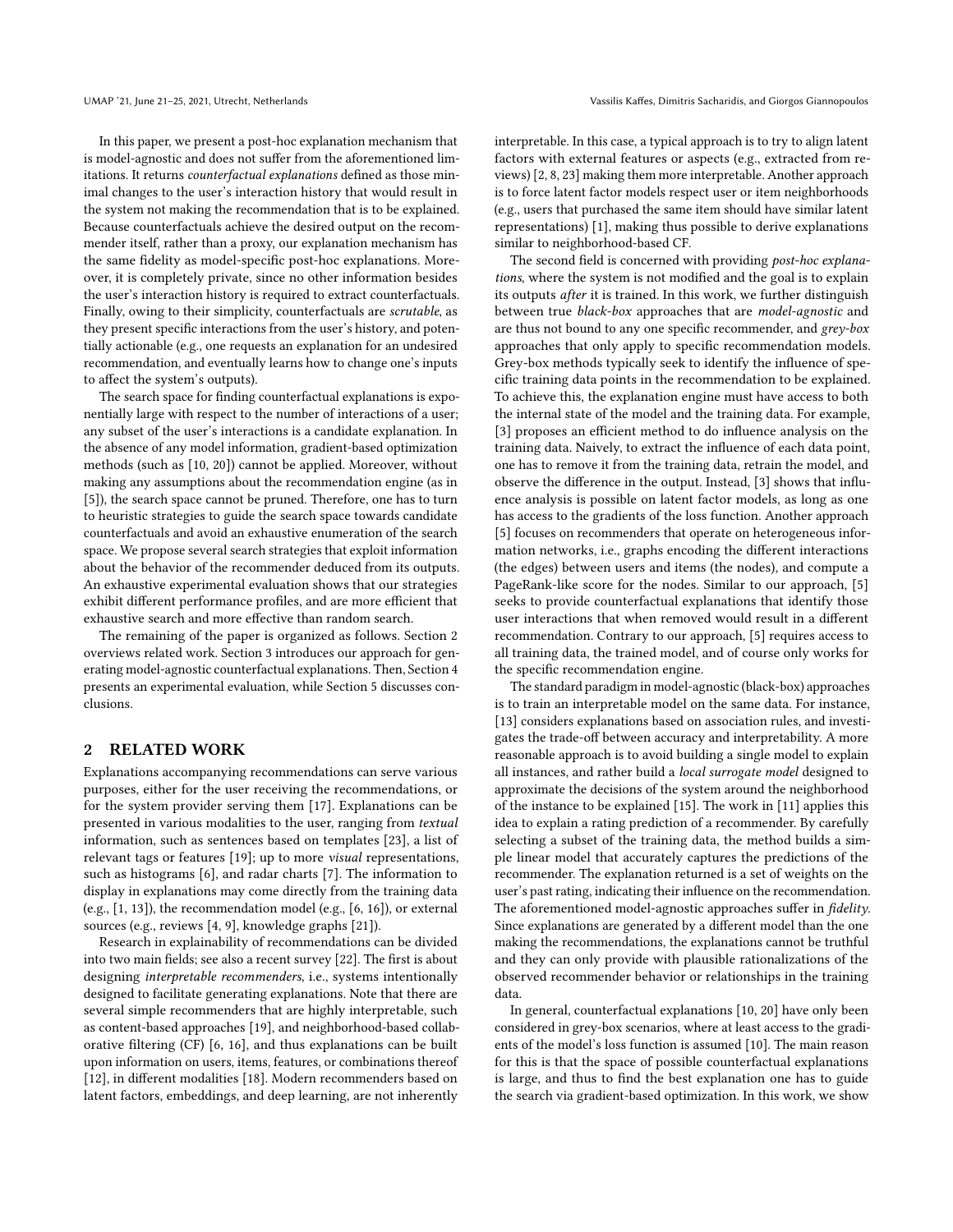that it is feasible to extract counterfactual explanations in a modelagnostic scenario. Specifically, we guide the search heuristically using information derived from the observed output of the recommender. In some sense, we are using a surrogate model of the recommender, not to create explanations, but to find them. This combines the fidelity of counterfactual explanations, with the minimal requirements imposed by black-box approaches. Moreover, our approach respects the privacy of other users, as it does not require access to all training data.

# <span id="page-2-0"></span>3 MODEL-AGNOSTIC COUNTERFACTUAL EXPLANATIONS

Problem Definition. In this section, we introduce the notion of model-agnostic counterfactual explanations, and present mechanisms to generate them. Our approach is universal and applies to almost all recommender systems, as we only make the minimum necessary assumptions.

A user has interacted with (purchased, clicked on, viewed, etc.) a set of *interacted items I*, where  $n = |I|$ . Given as input the set *I*, the recommender system produces  $recommendations R$ , which is a ranked list of  $m = |R|$  items. The explanation need is the following: the user requests to find out why a particular *target item*  $t \in R$ was recommended. We denote as target position the position of the target item in the recommendations. For the given request, the explanation mechanism returns a counterfactual explanation E, which is a subset of interacted items,  $E \subseteq I$ , such that had the user only interacted with items  $I \setminus E$ , the recommender would return a list  $R'$  of  $m$  recommendations that do not contain the target item, i.e.,  $t \notin R'$ . We additionally term as  $C \subseteq I$  a candidate counterfactual explanation, i.e. a subset of items to remove that has not yet been evaluated as to whether it achieves the desired goal of  $t \notin R'$ . Here, the set of interacted items *I* has occured and is thus the *factual*, while the set  $I \setminus E$  is an alternate but feasible reality, the *counterfactual*. A counterfactual explanation  $E$  draws a causal connection  $[14]$  between the user's input  $I$  and the recommender's output t.

Methodology. As mentioned, the goal of the problem is to search the space of subsets  $C \subseteq I$  (candidate solutions) of interacted items in order to identify subset  $E$ , which, upon removal from the user interactions, leads to the removal of target item  $t$  from the recommendation list. It is evident that the smaller the size of subset  $E$ (alternatively the explanation length), the better the explanation: a user is expected to more easily understand and be satisfied by a simpler (i.e., shorter) counterfactual explanation [\[20\]](#page-5-13). Note that the aforementioned objective is equivalent to maximizing the number of remaining interactions  $I \setminus E$ . However, searching the whole space of subsets  $C$  becomes infeasible as the size  $n$  of the interaction history increases, thus heuristics need to be defined for searching this space as effectively and efficiently as possible. Consequently, another restriction of the problem is posed by an available budget B given to perform this search. The budget is defined in terms of the times an algorithm evaluates (i.e., invokes the recommender for) a candidate solution  $(C)$  as to whether the goal of removing the target item  $t$  is achieved or not.

Thus, a heuristic algorithm needs to balance the objective of discovering a small counterfactual explanation  $E$ , with the restriction

of spending at most a budget of B. Our search space of candidate solutions  $C$  forms a partially ordered set (ordered by inclusion), which can be represented by a lattice (starting from the empty set and ending to *I*). Upon this lattice, various graph traversing algorithms can be applied in order to identify counterfactuals. Next, we first present two naive traversing solutions and then, three more elaborate algorithms we propose for effectively and efficiently solving the problem.

Baseline Strategies. We first describe the two baseline strategies.

Random Search (Rnd). The strategy randomly considers candidates with respect to both the cardinality and the selected items. It terminates when budget  $B$  is spent and keeps, among all counterfactuals (candidates that achieve the target objective), the one  $E$ with the minimum size (explanation length) if one exists.

Exhaustive Search (Exh). The strategy considers candidates in increasing cardinality: first it examines all sets with cardinality 1, then with 2, and so forth. The strategy terminates as soon as a counterfactual explanation is found, since this is optimal in terms of its length, or if the budget is spent.

Proposed Strategies. For the following strategies, we introduce two quality measures of a candidate counterfactual  $C$  that can guide the search.

The first is the *normalized length*, defined as  $l(C) = \frac{|C|}{|I|}$  $\frac{|C|}{|I|}$ , i.e., the ratio of the number items in the candidate with respect to all interacted items. Because  $C \subseteq I$ , the normalized length takes values in the range (0, 1].

The second is the *impotence* of a candidate, defined as  $i(C)$  =  $\max\left\{\frac{m-\text{rank}(t;C)+1}{m},0\right\}$ , where  $\text{rank}(t;C)$  indicates the position of the target item  $t$  in the recommendations produced by the system if the set of interacted items was  $C$  instead of  $I$ . Impotence measures the inability of the set  $C$  of interacted items to explain candidate  $t$ . On the one hand, if the candidate  $C$  is a counterfactual explanation, item  $t$  would be ranked after the  $m$ -th item, and hence impotence takes its lower value of zero. On the other hand, if  $C$  results in item being ranked top, impotence takes its highest value of one.

For both measures, lower values for a candidate are desired, i.e., small normalized length, and small impotence.

Breadth First Search (BFS). This strategy operates in two phases. In the first, it tries to quickly identify a candidate that is an explanation, while in the second, it seeks to refine that explanation.

Specifically, in its first phase, BFS starts from the empty set and incrementally builds a candidate by appending one item at a time. Let  $C$  denote the current candidate. BFS will consider all candidates of one more cardinality, i.e.,  $C' = C \cup \{i\}$  for every item  $i \in I \setminus C$ . For each such candidate C' BFS invokes the recommender and based on its response, BFS computes the rank of the target item  $t$ and consequently the impotence of  $C'$ . The strategy then picks the ′ with the lowest impotence and proceed to the next step. This iterative process terminates when a counterfactual explanation is identified.

The second phase begins when a counterfactual explanation, say  $C$ , is determined. The goal is to investigate whether there exists any counterfactual that is a subset of  $C$ , and is thus shorter. Therefore, BFS initiates a breadth-first search on the sub-lattice rooted at  $C$  and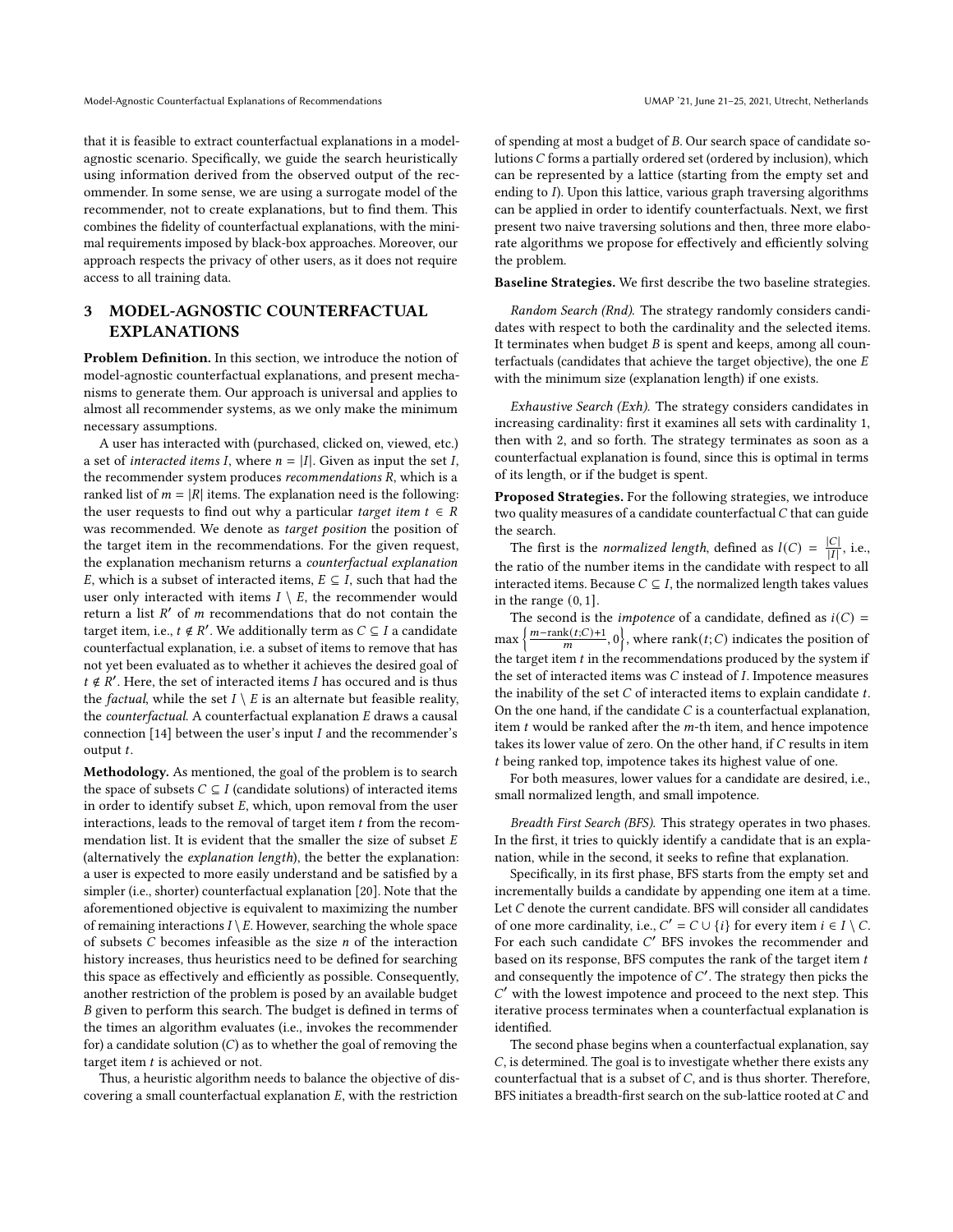containing all subsets of  $C$ . Specifically, it investigates all subsets of C with cardinality  $|C| - 1$  (at the same lattice level), then those of cardinality  $|C| - 2$ , and so forth. The strategy terminates if the search is completed or if the budget is depleted. As in all strategies, BFS returns the counterfactual explanation  $E$  with the minimum length — which in this case, is the last counterfactual identified (since candidates are considered in decreasing cardinality order).

Priority Search (Pri). This strategy seeks to visit parts of the lattice that appear promising. Each candidate is assigned a priority score computed as a convex combination of its normalized length and impotence:

$$
s(C) = \alpha \cdot i(C) + (1 - \alpha) \cdot l(C),
$$

where  $\alpha \in [0, 1]$  is a weighting factor.

As candidates are explored, they are added to a min-heap with key their priority score. At each iteration of Pri, the candidate C with the least score is deheaped. Since  $C$  is the currently most promising candidate, the strategy decides to explore its neighborhood hoping an even more promising candidate would be found. Therefore, Pri considers all subsets of  $C$  with cardinality  $|C| - 1$ and all supersets of  $C$  with cardinality  $|C| + 1$ . For each candidate in the neighborhood of  $C$ , Pri invokes the recommender, computes its priority score, and enheaps it. After the budget is depleted, Pri returns the counterfactual explanation  $E$  with the minimum length if one is found.

Hybrid Search (Hyb). This strategy is a hybrid of the exhaustive and the priority search. It is motivated by the fact that in most cases a short explanation can be found. Therefore Hyb chooses to exhaustively consider all candidates up to a fixed small cardinality size, e.g., 2. Obviously, if any counterfactual explanation is found, the strategy terminates. Otherwise, the priority score of each examined candidate is computed, and all candidates are enheaped. From that point on, Hyb behaves exactly like priority search, traversing the lattice until the budget is spent. Compared to Pri, hybrid search essentially bootstraps the priority queue-based search by considering all small-cardinality candidates. In our evaluation, we consider only candidates with up to two interacted items.

#### <span id="page-3-0"></span>4 EXPERIMENTS

Experimental Setup. We present an experimental evaluation seeking to answer the following question:

Are the proposed heuristic strategies more effective than a simple exhaustive enumeration and a random search for finding counterfactual explanations?

For this reason, we compare our strategies with two baselines, Exhaustive and Random. For the Priority and Hybrid approaches, we consider various weight values  $\alpha$  among  $\{0.001, 0.5, 0.999\}.$ 

We consider the following explanation scenario. A user is presented with a recommendation list  $R$ , and wishes to receive an explanation about why a specified target item is recommended. The explanation mechanism has a budget to spent looking for a counterfactual explanation. This budget is measured in terms of the number  $B$  of calls to the system to generate recommendations; e.g., it is assumed that these calls are expensive in terms of money (paid service) or time (response), or both. When the budget is depleted, the explanation mechanism then returns the best, i.e., shortest, counterfactual explanation it was able to find, or returns "not explainable" in case it cannot find one.

As the underlying black-box recommender, we use the LSTMbased session-based recommender implemented by the Spotlight library<sup>[1](#page-3-1)</sup>, and the MovieLens 100K dataset. We generate top-20 (i.e.,  $m = 20$ ) recommendations for all users with more than 20 interactions in the dataset, and among these interactions, we keep the first 20 interactions so that all requests for explanations have the same characteristics. To measure the effectiveness of the strategies, we compute (1) the average length of the returned counterfactual explanation, and (2) the percentage of recommendations that were explained.

<span id="page-3-2"></span>

(a) Average computed length of counterfactuals per budget.



(b) Recommendations successfully explained per budget.

Figure 1: Explanation effectiveness of compared methods for target recommendations items at position 1.

Results. In figs. [1a,](#page-3-2) [2a](#page-4-0) and [3a,](#page-4-1) we execute each of the proposed algorithms and utilize a set of specified budgets to spend in order

<span id="page-3-1"></span><sup>1</sup><https://github.com/maciejkula/spotlight>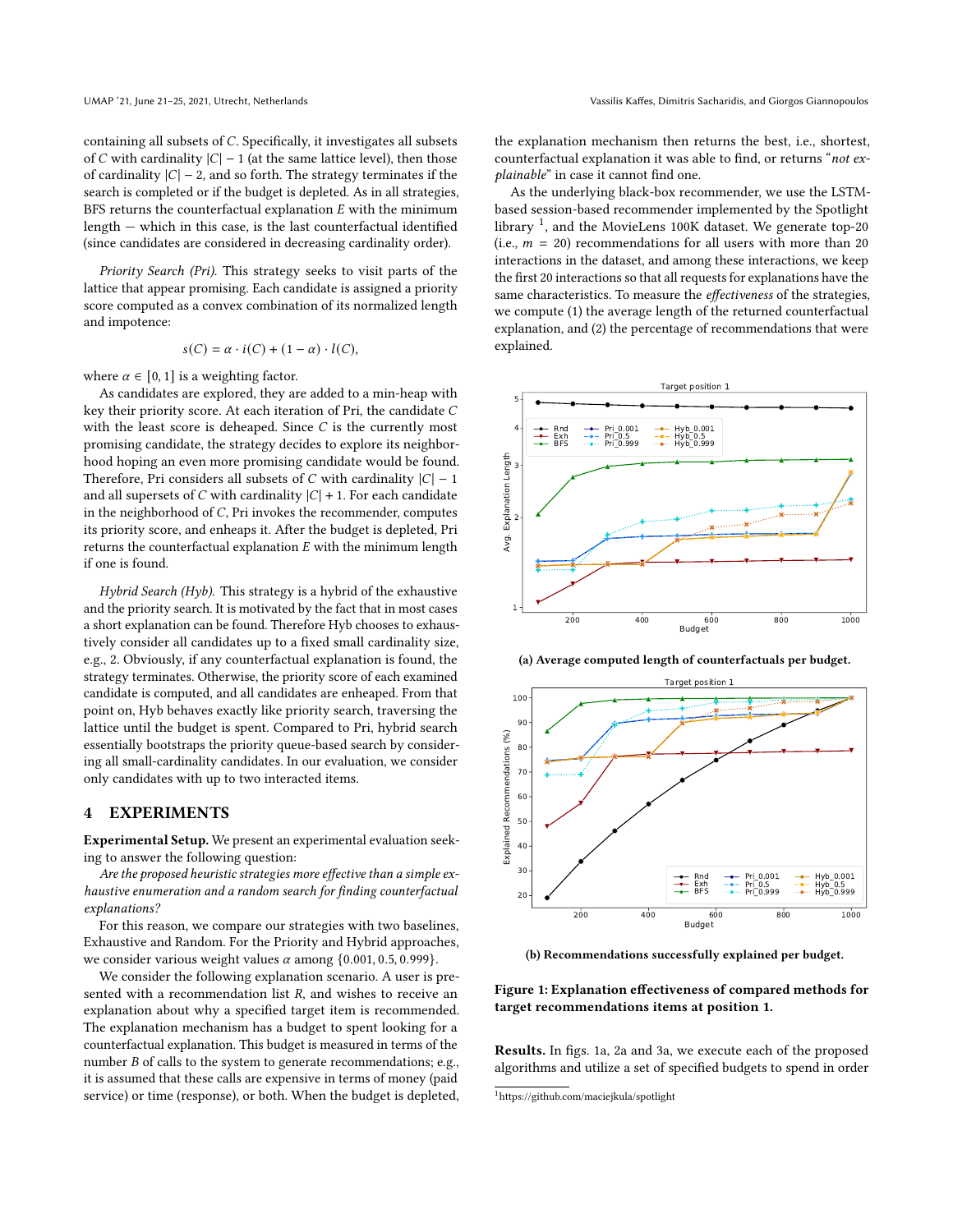<span id="page-4-0"></span>

(a) Average computed length of counterfactuals per budget.



(b) Recommendations successfully explained per budget.

Figure 2: Explanation effectiveness of compared methods for target recommendations items at position 3.

<span id="page-4-1"></span>

(a) Average computed length of counterfactuals per budget.



(b) Recommendations successfully explained per budget.

to find a valid solution. For each of these predefined budgets, we calculate the average length of the counterfactual explanations, i.e., sets of removed items that moved the target item beyond the  $m$ −th position in the recommendation list within the available budget. Moreover, in figs. [1b,](#page-3-2) [2b](#page-4-0) and [3b,](#page-4-1) we count the number of recommendations that an explanation is provided to the total examined cases, again for a set of specified budgets.

A first comment is that the Random algorithm does not manage to provide satisfying recommendations, neither regarding the size of the counterfactual, nor w.r.t. to handling all the cases, especially when the budget is relatively small, as expected. On the other hand, BFS and Exhaustive give the upper and lower limit of the best solutions anyone could expect taking into account different aspects of the problem. BFS provides a fast solution without spending a lot of the available budget at the expense of very long counterfactuals in length, i.e., average explanation length is high. Exhaustive finds out the shortest counterfactual, in length terms.

Figure 3: Explanation effectiveness of compared methods for target recommendations items at position 5.

However, the explained recommended cases are lower that the rest of the proposed algorithms, except for Random in most examined budgets. Although none of the algorithms seem to provide the best overall solution, Priority and Hybrid, with  $\alpha = 0.999$  weight, manage to give good solutions. The Priority algorithm explains more recommendations than Hybrid at the expense of a higher average explanation length. Finally, we notice that searching for good recommendations is highly affected by the position of the target item in the recommendation list. As the target position is closer to the m-th position of the list, i.e., figs. [3a](#page-4-1) and [3b,](#page-4-1) both examined metrics are getting better and this affects all the algorithms.

Findings. The following conclusions can be drawn from the evaluation. Regarding the baselines, Random Search can identify solutions, but requires considerable budget in order to return short explanations. Exhaustive Search can identify counterfactuals that are short, but soon depletes the budget and cannot provide explanations for the hard cases, where more than three interactions (i.e.  $|E| > 3$ )